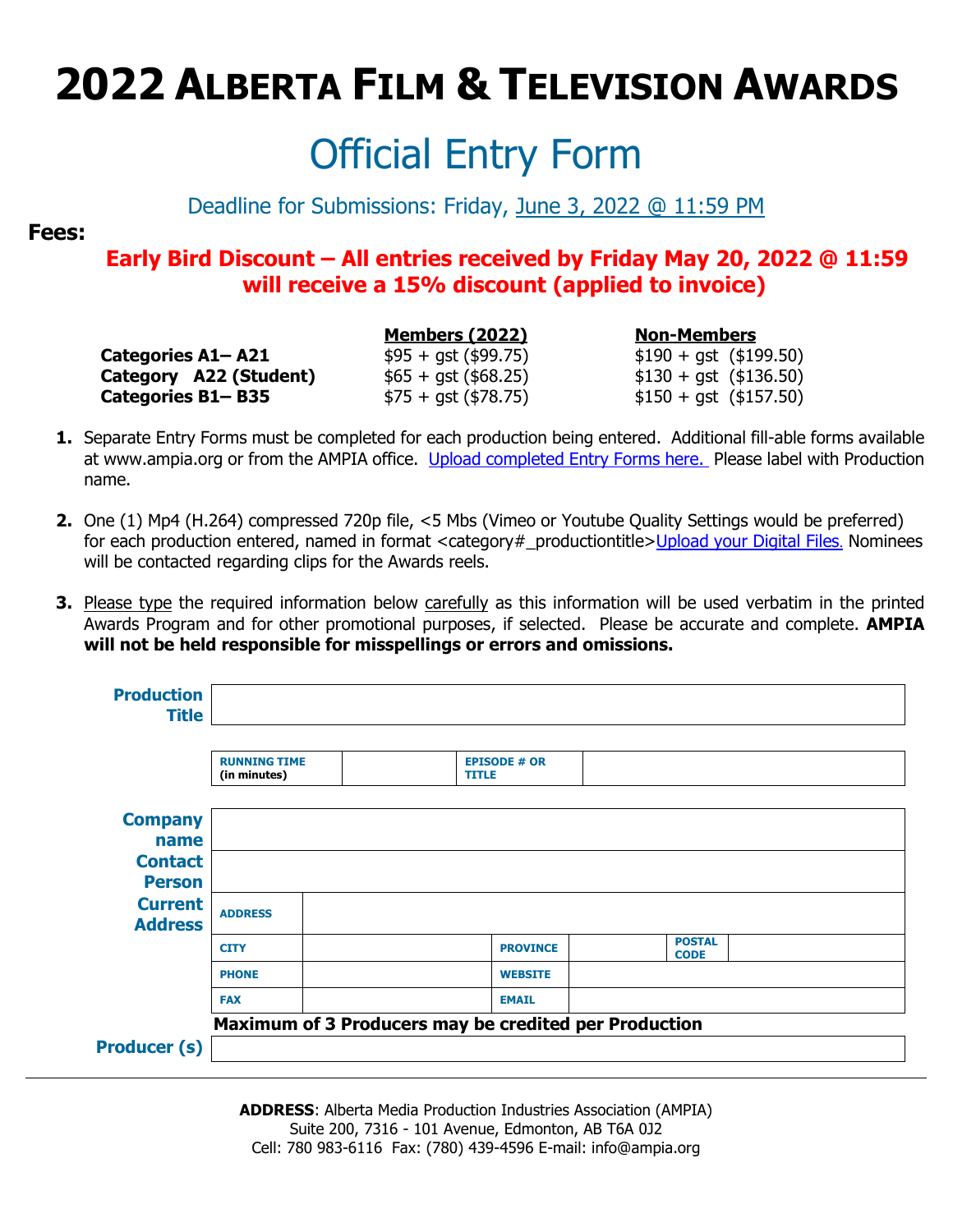### **ELIGIBILITY CRITERIA 2022:**

#### **CLASS AWARD ENTRIES**

- **1)** All production(s) entered must have been completed between January 1, 2021 and April 30, 2022.
- **2)** Productions must be produced or co-produced by an Alberta company, or sole proprietor. For the purpose of these Awards, an Alberta Company is defined as a company based in Alberta that is controlled by resident Albertans, with an office and staff that carry-on business in Alberta, incorporated in Alberta, and has as its principal business the production of film, television, and/or interactive media. A maximum of 3 Producers may be credited per production.
- **3)** Alberta Productions or Co-Productions are eligible provided they meet the following criteria:
	- **A.** The Alberta Production Company must retain 51% ownership of the production after completion. Producer may be requested to submit Proof of Ownership or Chain of Title.
	- **B.** The Alberta Producer must have an on-screen credit as Producer or Executive Producer.
	- **C.** Canadians and/or Albertans must be employed in a minimum of **6** of the following Key Creative Positions: **1.** Producer, **2**. Director, **3.** Screenwriter, **4.** Director of Photography/Cinematographer, **5.** Production Designer/Art Director, **6.** Editor, **7.** Composer, **8.** Lead Performer, **9.** Make-up, **10.** Costume Design. In addition, one of either 'Screenwriter' or 'Director' must be Canadian.
- **4)** Canadian Productions or Co-Productions are eligible provided they meet the following criteria (Category A4 & A5):
	- **A.** The Alberta Production Company must retain 51% ownership of the production after completion. Producer may be requested to submit Proof of Ownership or Chain of Title.
	- **B.** The Alberta Producer must have an on-screen credit as Producer or Executive Producer.
	- **C.** Canadians and/or Albertans must be employed in a minimum **6** of Key Creative Positions listed above in 3) C). In addition, one of either 'Screenwriter' or 'Director' must be Canadian.
- **5)** International Co-Productions are eligible provided they meet the following criteria (Category A4 & A5):
	- **A.** The Alberta Production Company owns a minority share of the production. Producer may be requested to submit Proof of Ownership or Chain of Title.
	- **B.** The Alberta Producer must have an on-screen credit as Producer, Co-Producer or Executive Producer.

#### **CRAFT AWARD ENTRIES**

- **1)** To be eligible for a Craft Award, the nominee must have been a resident of Alberta on a continuous basis for the past 12 months or 12 months during and prior to production and must have received an on-screen credit in the craft category in which they are entered. If no on-screen credit appears on the production, a list of credits signed by the executive producer and/or producer must be provided.
- **2)** A resident Albertan craftsperson is eligible to enter a craft category for their work completed on a production produced outside of Alberta, provided the entry form is signed by the Producer of the production. It is preferable the craft person entered is an AMPIA member.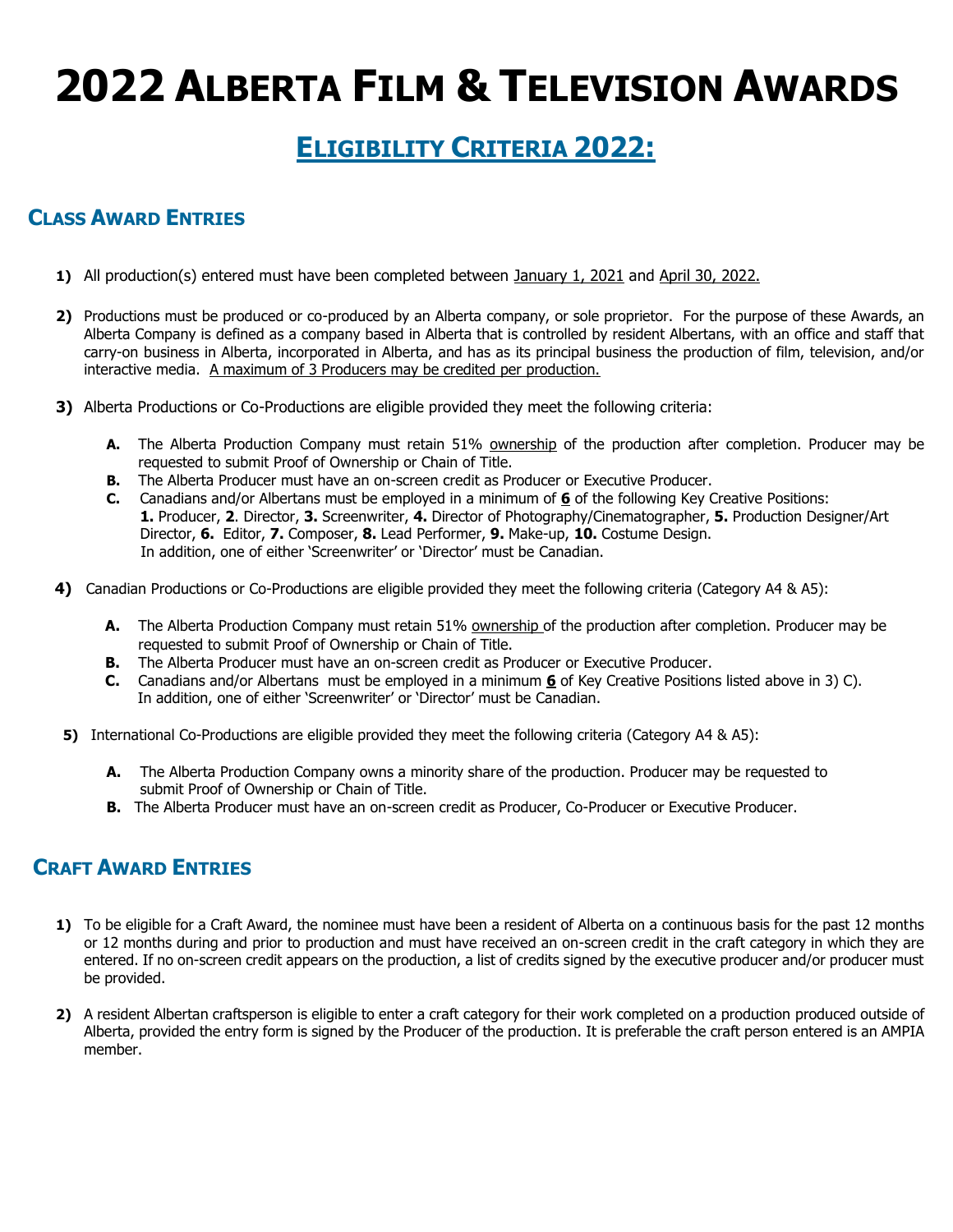#### **CLASS AWARD ENTRIES**

#### **Production Title:**

From the checklist below, please indicate the Category being entered (check one):

| A1.  | <b>Best Unscripted Series</b>                        | O              |
|------|------------------------------------------------------|----------------|
| A2.  | Best Unscripted Production Under 30 Minutes          | O              |
| A3.  | Best Unscripted Production Over 30 Minutes           | O              |
| A4.  | <b>Best Scripted Series or Mini-Series</b>           | 0              |
| A5.  | Best Scripted Feature, Made-For-TV Movie, or         | O              |
|      | Made-for-OTT or Specialty Cable Networks             |                |
| A6.  | Best Children's Program or Series                    | O              |
| A7.  | <b>Best Animated Production or Series</b>            | O              |
| A8.  | Best Information or Lifestyle Series                 | O              |
| A9.  | Best Television Commercial Under \$50K               | O              |
| A10. | Best Television Commercial Over \$50K                | O              |
| A11. | <b>Best Public Service Announcement</b>              | O              |
| A12. | Best Corporate Production - Under \$30K              | O              |
| A13. | Best Corporate Production - Over \$30K               | O              |
| A14. | <b>Best Promotional Production</b>                   | O              |
| A15. | Best Musical, or Variety Program or Series           | O              |
| A16. | <b>Best Music Video</b>                              | O              |
| A17. | <b>Best Educational Production</b>                   | $\overline{O}$ |
| A18. | <b>Best Web Series</b>                               | O              |
| A19. | Best Narrative Game or Interactive Project           | O              |
| A20. | Best Scripted Production - Under 30 Minutes          | O              |
| A21. | <b>Best Production Reflecting Cultural Diversity</b> | O              |
| A22. | Fil Fraser Best Student Production                   | O              |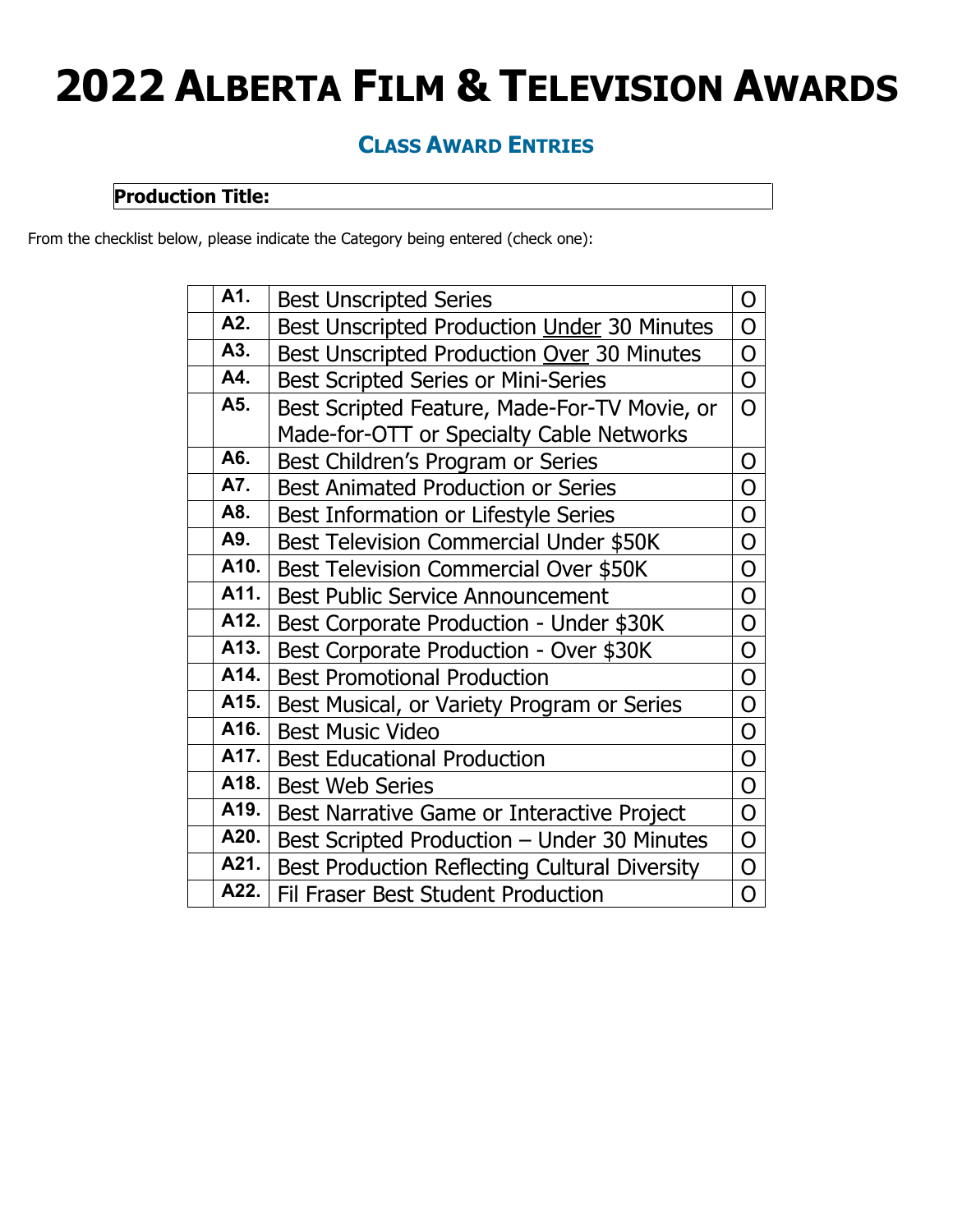#### **CRAFT AWARD ENTRIES**

Print The Name(s) And Email Addresses Of The Person(s), Being Nominated Below:

| <b>B1.</b>  | <b>Best Director (Scripted under 30 minutes)</b>                                                                           |                   |
|-------------|----------------------------------------------------------------------------------------------------------------------------|-------------------|
|             | Nominee (s):                                                                                                               | Nominee's E-Mail: |
|             | Phonetic spelling of Nominee (s):                                                                                          |                   |
| <b>B2.</b>  | <b>Best Director (Scripted over 30 minutes)</b><br>Nominee (s):                                                            | Nominee's E-Mail: |
|             | Phonetic spelling of Nominee (s):                                                                                          |                   |
| <b>B3.</b>  | <b>Best Director (Unscripted under 30 minutes)</b><br>Nominee (s):                                                         | Nominee's E-Mail: |
|             | Phonetic spelling of Nominee (s):                                                                                          |                   |
| <b>B4.</b>  | <b>Best Director (Unscripted over 30 minutes)</b><br>Nominee (s):                                                          | Nominee's E-Mail: |
|             | Phonetic spelling of Nominee (s):                                                                                          |                   |
| <b>B5.</b>  | Best Performance by an Alberta Actor (Include: Screen capture of performer, character name, & time codes)<br>Nominee (s):  | Nominee's E-Mail: |
|             | Phonetic spelling of Nominee (s):                                                                                          |                   |
| <b>B6.</b>  | Best Performance by an Alberta Actress (Include: Screen capture of performer, character name & time codes)<br>Nominee (s): | Nominee's E-Mail: |
|             | Phonetic spelling of Nominee (s):                                                                                          |                   |
| <b>B7.</b>  | Best Host-Web program, series or stand-alone production<br>Nominee (s):                                                    | Nominee's E-Mail: |
|             | Phonetic spelling of Nominee (s):                                                                                          |                   |
| <b>B8.</b>  | Best Narrator-Web program, series or stand-alone production<br>Nominee (s):                                                | Nominee's E-Mail: |
|             | Phonetic spelling of Nominee (s):                                                                                          |                   |
| <b>B9.</b>  | Best Screenwriter (Scripted under 30 minutes)<br>Nominee (s):                                                              | Nominee's E-Mail: |
|             | Phonetic spelling of Nominee (s):                                                                                          |                   |
| <b>B10.</b> | Best Screenwriter (Scripted over 30 minutes)<br>Nominee (s):                                                               | Nominee's E-Mail: |
|             | Phonetic spelling of Nominee (s):                                                                                          |                   |
| B11.        | Best Screenwriter (Unscripted under 30 minutes)<br>Nominee (s):                                                            | Nominee's E-Mail: |
|             | Phonetic spelling of Nominee (s):                                                                                          |                   |
| <b>B12.</b> | <b>Best Screenwriter (Unscripted over 30 minutes)</b><br>Nominee (s):                                                      | Nominee's E-Mail: |
|             | Phonetic spelling of Nominee (s):                                                                                          |                   |
| <b>B13.</b> | Best Cinematographer (Scripted under 30 minutes)<br>Nominee (s):                                                           | Nominee's E-Mail: |
|             | Phonetic spelling of Nominee (s):                                                                                          |                   |
| <b>B14.</b> | <b>Best Cinematographer (Scripted over 30 minutes)</b><br>Nominee (s):                                                     | Nominee's E-Mail: |
|             | Phonetic spelling of Nominee (s):                                                                                          |                   |
| B15.        | Best Cinematographer (Unscripted under 30 minutes)<br>Nominee (s):                                                         | Nominee's E-Mail: |
|             | Phonetic spelling of Nominee (s):                                                                                          |                   |
| B16.        | <b>Best Cinematographer (Unscripted over 30 minutes)</b><br>Nominee (s):                                                   | Nominee's E-Mail: |
|             | Phonetic spelling of Nominee (s):                                                                                          |                   |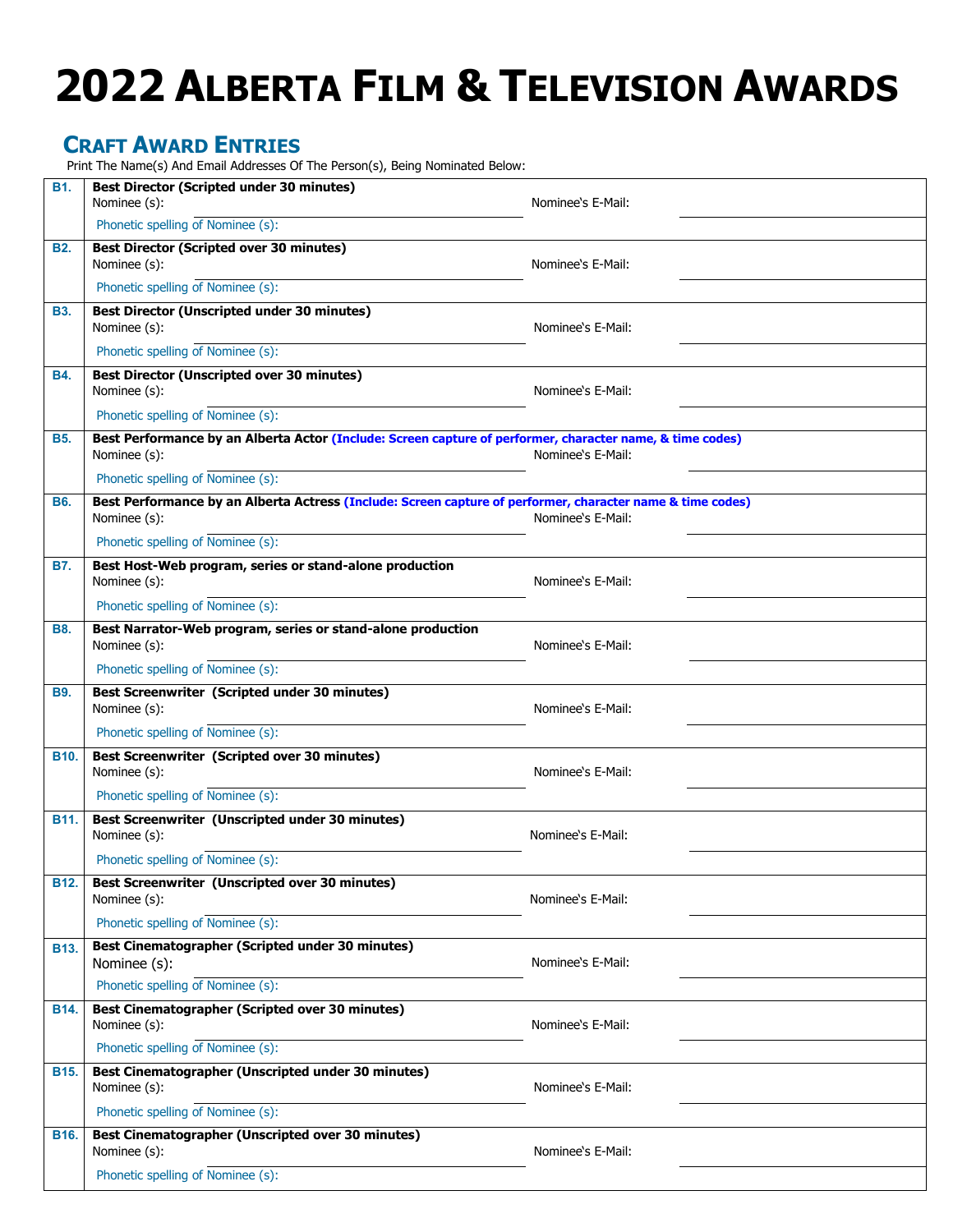| B17.        | <b>Best Editor (Scripted under 30 Minutes)</b><br>Nominee (s):                                                                                | Nominee's E-Mail: |
|-------------|-----------------------------------------------------------------------------------------------------------------------------------------------|-------------------|
|             | Phonetic spelling of Nominee (s):                                                                                                             |                   |
| B18.        | <b>Best Editor (Scripted over 30 Minutes)</b>                                                                                                 |                   |
|             | Nominee (s):                                                                                                                                  | Nominee's E-Mail: |
|             | Phonetic spelling of Nominee (s):                                                                                                             |                   |
| <b>B19.</b> | <b>Best Editor (Unscripted under 30 Minutes)</b><br>Nominee (s):                                                                              | Nominee's E-Mail: |
|             | Phonetic spelling of Nominee (s):                                                                                                             |                   |
| <b>B20.</b> | <b>Best Editor (Unscripted over 30 Minutes)</b><br>Nominee (s):                                                                               | Nominee's E-Mail: |
|             | Phonetic spelling of Nominee (s):                                                                                                             |                   |
| <b>B21.</b> | Best Overall Sound (Scripted Under 30 Minutes) (maximum 3 names) Note: See Call for Entries for Criteria<br>Nominee (s):                      | Nominee's E-Mail: |
|             | Phonetic spelling of Nominee (s):                                                                                                             |                   |
| <b>B22.</b> | Best Overall Sound (Scripted Over 30 Minutes) (maximum 3 names) Note: See Call for Entries for Criteria<br>Nominee (s):                       | Nominee's E-Mail: |
|             | Phonetic spelling of Nominee (s):                                                                                                             |                   |
| <b>B23.</b> | Best Overall Sound (Unscripted Under 30 Minutes) (maximum 3 names) Note: See Call for Entries for Criteria<br>Nominee (s):                    | Nominee's E-Mail: |
|             | Phonetic spelling of Nominee (s):                                                                                                             |                   |
| <b>B24.</b> | Best Overall Sound (Unscripted Over 30 Minutes) (maximum 3 names) Note: See Call for Entries for Criteria<br>Nominee (s):                     | Nominee's E-Mail: |
|             | Phonetic spelling of Nominee (s):                                                                                                             |                   |
| <b>B25.</b> | Best Original Musical Score (Scripted Under 30 Minutes) (maximum 3 names)<br>Nominee(s):                                                      | Nominee's E-Mail: |
|             | Phonetic spelling of Nominee (s):                                                                                                             |                   |
| <b>B26.</b> | Best Original Musical Score (Scripted Over 30 Minutes) (maximum 3 names)<br>Nominee(s):                                                       | Nominee's E-Mail: |
|             | Phonetic spelling of Nominee (s):                                                                                                             |                   |
| <b>B27.</b> | Best Original Musical Score (Unscripted Under 30 Minutes) (maximum 3 names)<br>Nominee (s):                                                   | Nominee's E-Mail: |
|             | Phonetic spelling of Nominee (s):                                                                                                             |                   |
| <b>B28.</b> | Best Original Musical Score (Unscripted Over 30 Minutes) (maximum 3 names)<br>Nominee (s):<br>Phonetic spelling of Nominee (s):               | Nominee's E-Mail: |
| <b>B29.</b> | <b>Best Production Designer/ Art Director</b>                                                                                                 |                   |
|             | Nominee (s):<br>Phonetic spelling of Nominee (s):                                                                                             | Nominee's E-Mail: |
| <b>B30.</b> | <b>Best Costume Designer</b>                                                                                                                  |                   |
|             | Nominee (s):                                                                                                                                  | Nominee's E-Mail: |
|             | Phonetic spelling of Nominee (s):                                                                                                             |                   |
| <b>B31.</b> | Best Make-Up and/or Hair Artist (maximum 3 names) Note: Please specify role of each nominee                                                   |                   |
|             | Nominee (s):<br>Phonetic spelling of Nominee (s):                                                                                             | Nominee's E-Mail: |
| <b>B32.</b> | <b>Best Visual Effects (maximum 3 names)</b>                                                                                                  |                   |
|             | Nominee (s):<br>Phonetic spelling of Nominee (s):                                                                                             | Nominee's E-Mail: |
| <b>B33.</b> | Best Animator/ Motion Graphic Artist (s) (maximum 3 names)                                                                                    |                   |
|             | Nominee (s):                                                                                                                                  | Nominee's E-Mail: |
|             | Phonetic spelling of Nominee (s):                                                                                                             |                   |
| <b>B34</b>  | Best Stunt Performer (Include: Screen capture of performer, character name & time codes)<br>Nominee (s):<br>Phonetic spelling of Nominee (s): | Nominee's E-Mail: |
|             |                                                                                                                                               |                   |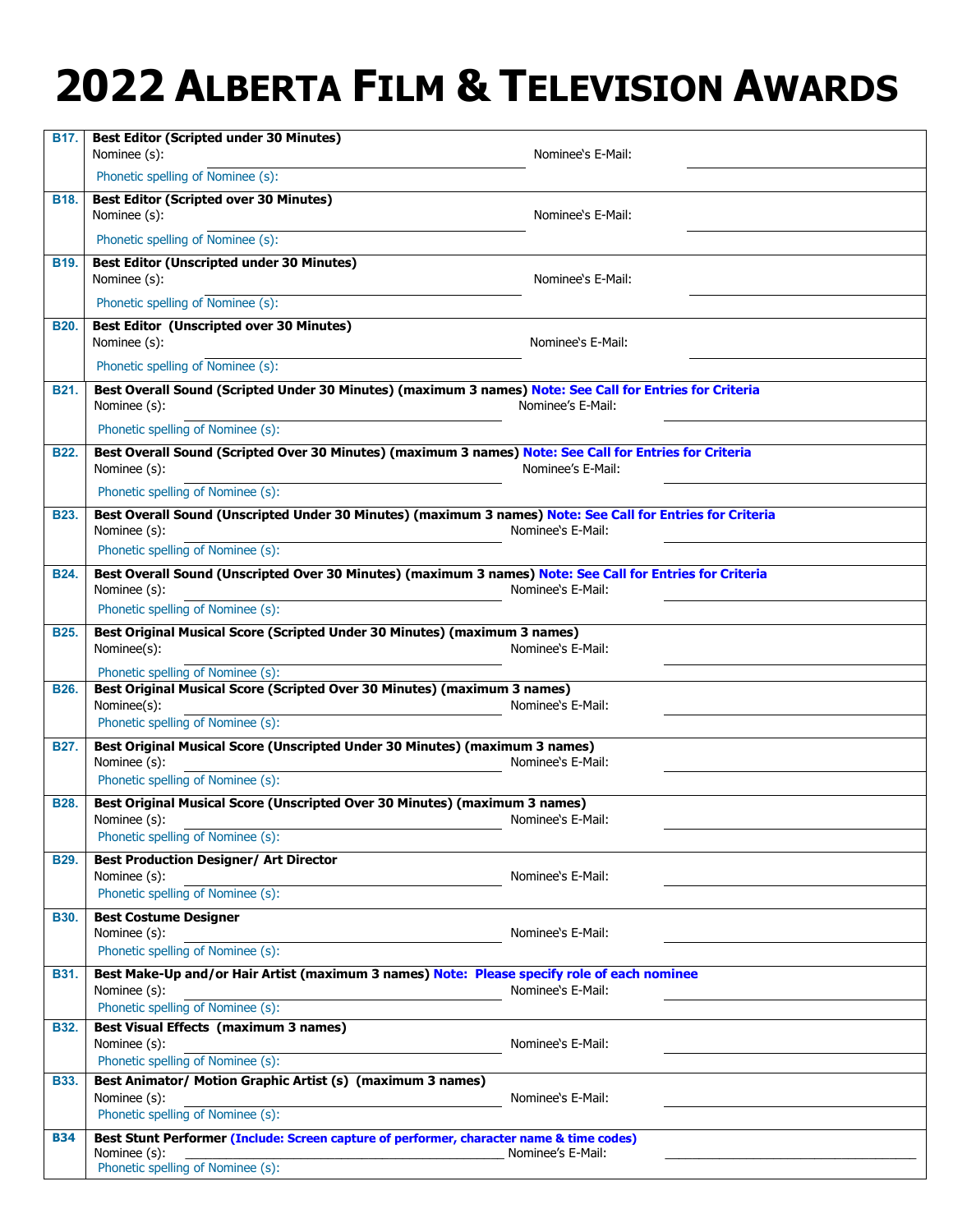### Entry Checklist and Payment

- O Additional information for Actor/Actress Categories
- O One (1) .Mp4 (H.264) compressed 720p file (Vimeo or Youtube Quality Settings preferred) for each production entered, named in format <category#\_productiontitle>
- O [Upload your Entry Form f](https://www.dropbox.com/request/SUZrNQBvST0kYUqSJxh6)or each production. [Upload your Digital File](https://www.dropbox.com/request/pzh8NH2oyiE7B7bsGm2E) for each production.

□ **I Hereby Certify That:** I have read the regulations and entry requirements for the 2022 Alberta Film and Television Rosie Awards and I agree to abide by the same. I hereby certify that the information provided with respect to my Entry is complete and accurate. I hereby grant the Alberta Media Production Industries Association (AMPIA), the right and license to incorporate clips ("Clips") of the Entry (including the musical score) or portions thereof into a television broadcast of the AMPIA Awards Presentation ("Program") and to broadcast and license others to broadcast the Clips as incorporated in the Program and advertisements and promotion of the Program in perpetuity throughout the world, to place and broadcast the Clips or portions thereof on the AMPIA Website, to provide special screenings of the Entry to jury members as required, to show any portion of the Entry to AMPIA members as required, and to show any portion of the Entry during the awards presentation, broadcasting and/or live streaming via internet. I hereby warrant that I have or have been licensed all rights necessary to grant the above authorization and license to AMPIA. I hereby indemnify AMPIA and save it harmless from any claim, loss, cost, damage or expense suffered or incurred by AMPIA as a result of a misrepresentation or breach of warranty by me or any claim by a third party as a result of a screening or broadcast of the Entry by AMPIA as authorized above. I will provide AMPIA with any additional information required pursuant to these rules and regulations. NOTE: Finalists may be selected for a Festival Screening. AMPIA will contact production company separately regarding this.

| <b>PRODUCTION TITLE</b>                                                                      |                                                                  |                  |  |  |  |
|----------------------------------------------------------------------------------------------|------------------------------------------------------------------|------------------|--|--|--|
|                                                                                              |                                                                  |                  |  |  |  |
| <b>COMPANY NAME</b>                                                                          |                                                                  |                  |  |  |  |
|                                                                                              |                                                                  |                  |  |  |  |
| <b>APPLICANT NAME (PRINT)</b>                                                                | <b>DATE</b>                                                      | <b>SIGNATURE</b> |  |  |  |
|                                                                                              |                                                                  |                  |  |  |  |
| <b>PRODUCER NAME (PRINT)</b>                                                                 | <b>DATE</b>                                                      | <b>SIGNATURE</b> |  |  |  |
| <b>Class Entries</b><br><b>Craft Entries</b>                                                 | <b>TOTAL</b>                                                     | \$<br>ፍ          |  |  |  |
|                                                                                              | Please save completed form and upload or email to info@ampia.org |                  |  |  |  |
| Payment can be made by cheque (must be made out to Alberta Media                             |                                                                  |                  |  |  |  |
| Production Industries Association), E-Mail Transfer to rosies@ampia.org, and for credit card |                                                                  |                  |  |  |  |
| payment an invoice will be sent to the Contact e-mail                                        |                                                                  |                  |  |  |  |
| and will require immediate payment.                                                          |                                                                  |                  |  |  |  |
|                                                                                              |                                                                  |                  |  |  |  |

Contact Deanna Deschner [<rosies@ampia.org>](mailto:rosies@ampia.org) for digital upload questions or alternatives.